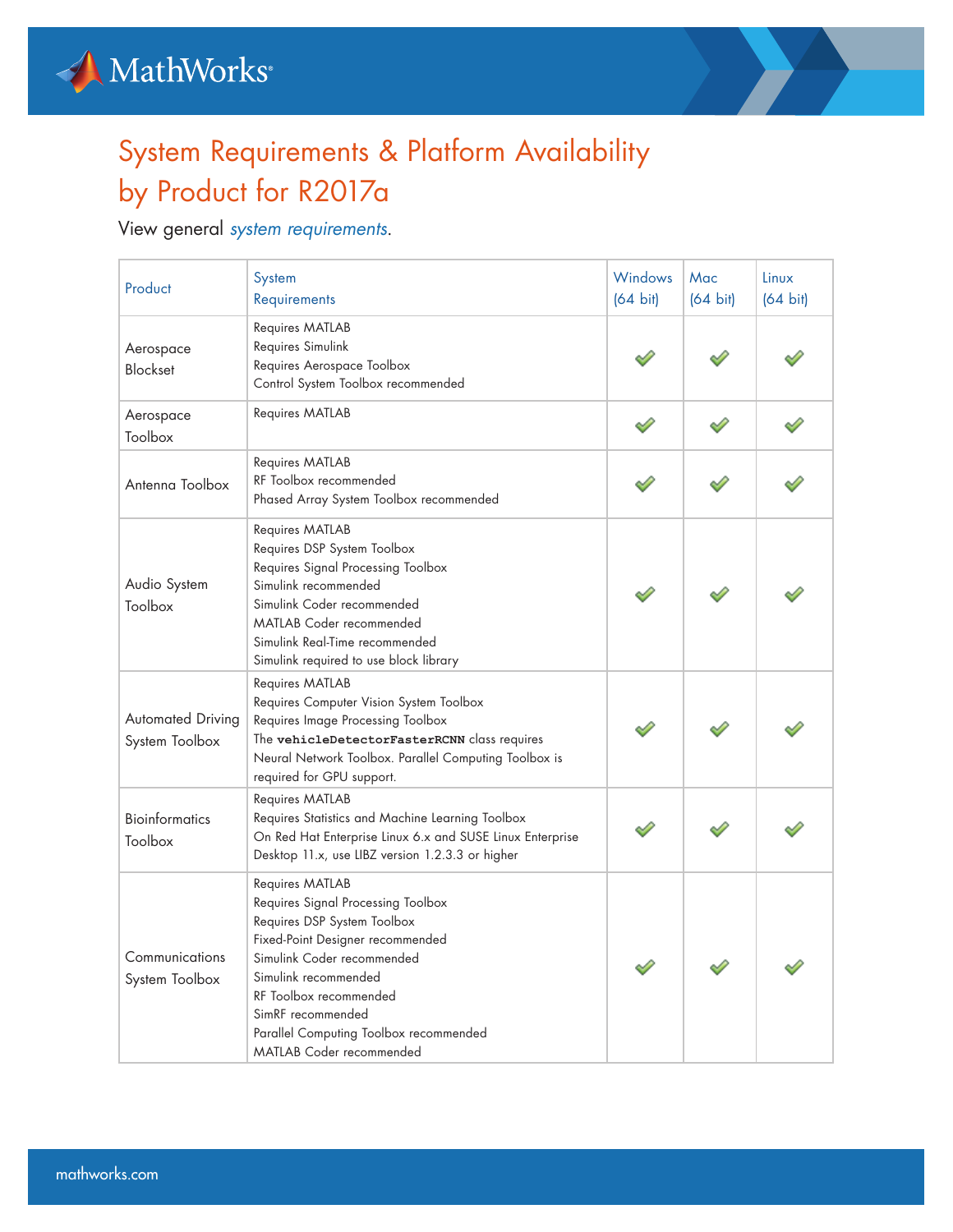

| Product                              | System<br>Requirements                                                                                                                                                                                                                                                                                                                                                                                                                                                                                                                                                                                                                                                                                                                                                                                                                                                                                                                                                                                                                                                                                                                                                                                                                                                                                                                                                                                                                                                                    | Windows<br>$(64 \text{ bit})$ | Mac<br>$(64 \text{ bit})$ | Linux<br>$(64 \text{ bit})$ |
|--------------------------------------|-------------------------------------------------------------------------------------------------------------------------------------------------------------------------------------------------------------------------------------------------------------------------------------------------------------------------------------------------------------------------------------------------------------------------------------------------------------------------------------------------------------------------------------------------------------------------------------------------------------------------------------------------------------------------------------------------------------------------------------------------------------------------------------------------------------------------------------------------------------------------------------------------------------------------------------------------------------------------------------------------------------------------------------------------------------------------------------------------------------------------------------------------------------------------------------------------------------------------------------------------------------------------------------------------------------------------------------------------------------------------------------------------------------------------------------------------------------------------------------------|-------------------------------|---------------------------|-----------------------------|
| Computer<br>Vision System<br>Toolbox | Requires MATLAB<br>Requires Image Processing Toolbox<br>Signal Processing Toolbox recommended<br>Simulink recommended<br>DSP System Toolbox recommended<br>Fixed-Point Designer recommended<br>Image Acquisition Toolbox recommended<br>Simulink Coder recommended<br><b>MATLAB Coder recommended</b><br>Simulink required to use block library<br>Statistics and Machine Learning Toolbox recommended<br>- The trainImageCategoryClassifier function and imageCat-<br>egoryClassifier class require Statistics and Machine Learning<br>Toolbox.<br>- The trainRCNNObjectDetector function requires Neural<br>Network Toolbox and Statistics and Machine Learning Toolbox.<br>Parallel Computing Toolbox is required for GPU support.<br>- The trainFastRCNNObjectDetector function requires Neural<br>Network Toolbox. Parallel Computing Toolbox is required for<br>GPU support.<br>- The trainFasterRCNNObjectDetector function requires<br>Neural Network Toolbox. Parallel Computing Toolbox is required<br>for GPU support.<br>- The rennbjectDetector class requires Neural Network<br>Toolbox and Statistics and Machine Learning Toolbox. Parallel<br>Computing Toolbox is required for GPU support.<br>- The fastRCNNObjectDetector class requires Neural Network<br>Toolbox. Parallel Computing Toolbox is required for GPU<br>support.<br>- The fasterRCNNObjectDetector class requires Neural<br>Network Toolbox. Parallel Computing Toolbox is required for<br>GPU support. |                               |                           |                             |
| Control System<br>Toolbox            | Requires MATLAB                                                                                                                                                                                                                                                                                                                                                                                                                                                                                                                                                                                                                                                                                                                                                                                                                                                                                                                                                                                                                                                                                                                                                                                                                                                                                                                                                                                                                                                                           |                               |                           |                             |
| Curve Fitting<br>Toolbox             | Requires MATLAB                                                                                                                                                                                                                                                                                                                                                                                                                                                                                                                                                                                                                                                                                                                                                                                                                                                                                                                                                                                                                                                                                                                                                                                                                                                                                                                                                                                                                                                                           |                               |                           |                             |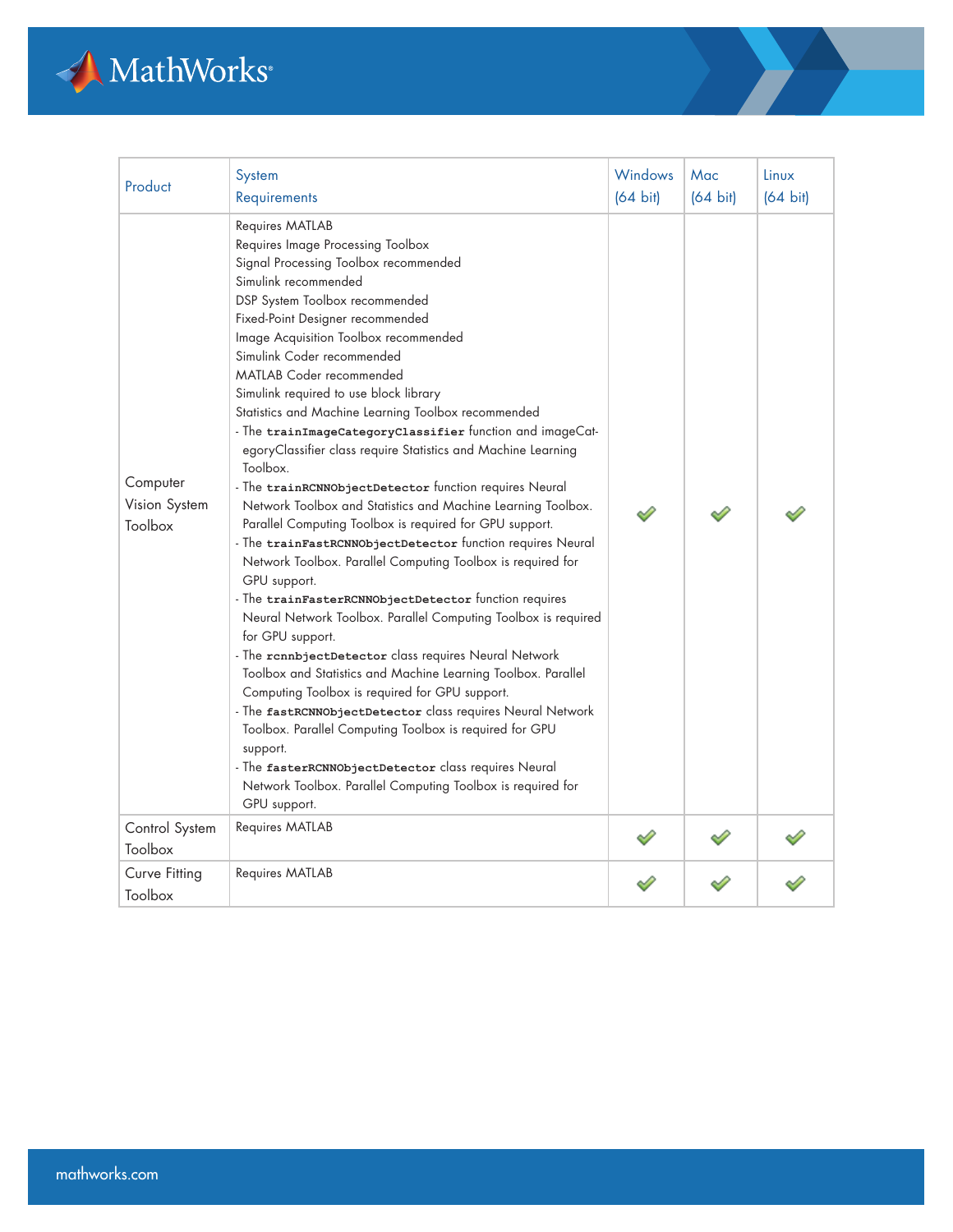

| Product                        | System<br>Requirements                                                                                                                                                                                                                                                                                                                                                                                                                                                                                                                                                                                                                                                                                                                                                                                                                                                                                                                                                                                    | <b>Windows</b><br>$(64 \text{ bit})$ | Mac<br>$(64 \text{ bit})$ | Linux<br>$(64 \text{ bit})$ |
|--------------------------------|-----------------------------------------------------------------------------------------------------------------------------------------------------------------------------------------------------------------------------------------------------------------------------------------------------------------------------------------------------------------------------------------------------------------------------------------------------------------------------------------------------------------------------------------------------------------------------------------------------------------------------------------------------------------------------------------------------------------------------------------------------------------------------------------------------------------------------------------------------------------------------------------------------------------------------------------------------------------------------------------------------------|--------------------------------------|---------------------------|-----------------------------|
| Data<br>Acquisition<br>Toolbox | Requires MATLAB.<br>Windows 64 bit functionality is limited to supported National<br>Instruments, Digilent Analog Discovery, and sound card devices<br>only. All other supported devices require Windows 32 bit.<br>Requires a supported data acquisition hardware device and its<br>associated driver software                                                                                                                                                                                                                                                                                                                                                                                                                                                                                                                                                                                                                                                                                           |                                      |                           |                             |
| Database<br>Toolbox            | Requires MATLAB<br>Your system must have access to an installed database. Database<br>Toolbox supports importing and exporting data from any ODBC-<br>and JDBC-compliant database management system, including:<br>- IBM DB2<br>- IBM Informix<br>- Ingres<br>- Microsoft Access<br>- Microsoft Excel<br>- Microsoft SQL Server<br>- MySQL<br>- Oracle<br>- PostgreSQL<br>- Sybase SQL Server<br>- Sybase SQL Anywhere<br>Database Toolbox requires a database driver. You typically install<br>a driver when you install a database. For instructions about how<br>to install a database driver, consult your database administrator.<br>On Windows platforms, Database Toolbox supports Open<br>Database Connectivity (ODBC) drivers and Java Database<br>Connectivity (JDBC) drivers. On UNIX platforms, Database<br>Toolbox supports JDBC drivers. See product documentation for<br>more details.<br>Database Toolbox supports American National Standards Institute<br>(ANSI) standard SQL commands. |                                      |                           |                             |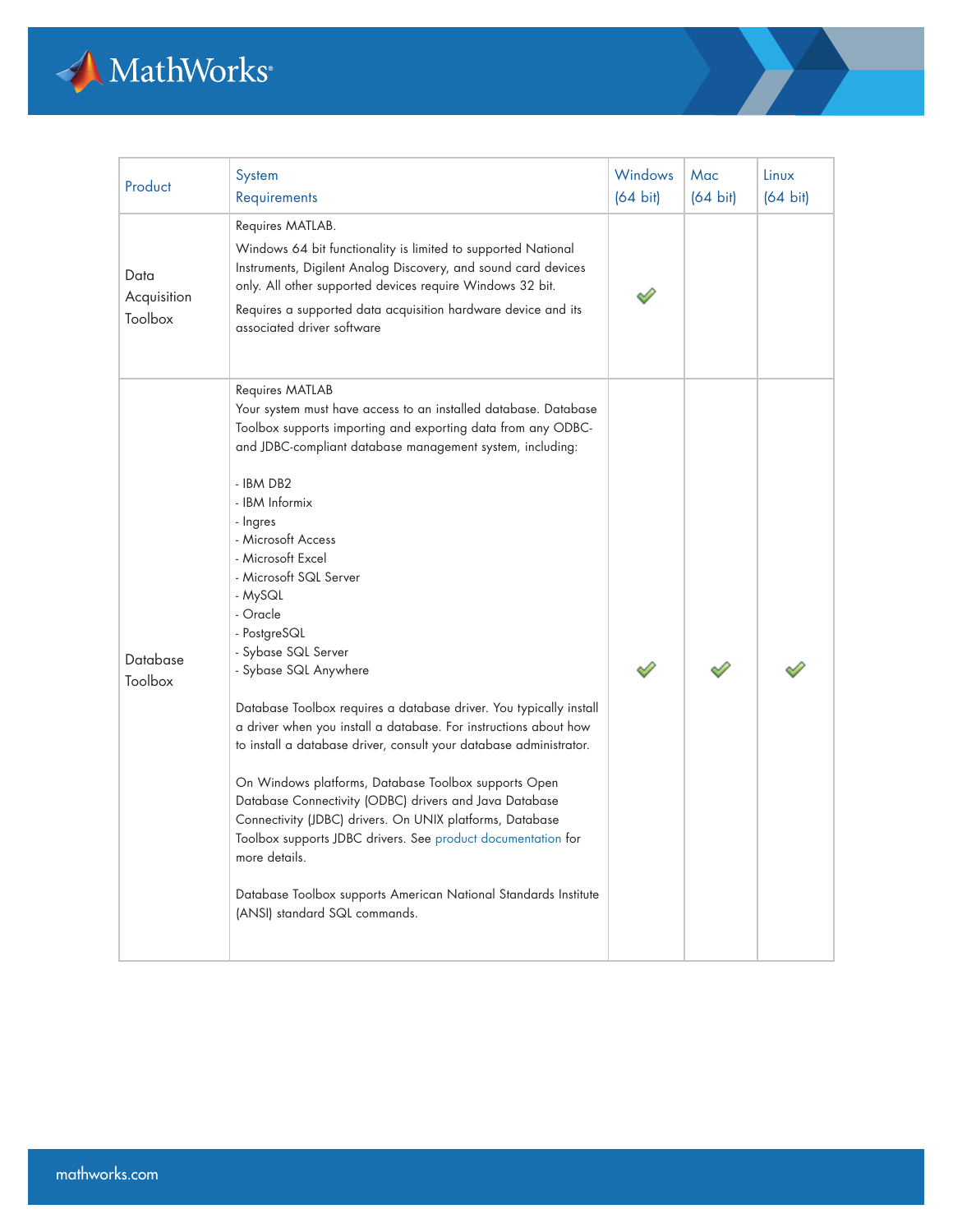

| Product                             | System<br>Requirements                                                                                                                                                                                                                                                                                                                                                                                                             | Windows<br>$(64 \text{ bit})$ | Mac<br>$(64 \text{ bit})$ | Linux<br>$(64 \text{ bit})$ |
|-------------------------------------|------------------------------------------------------------------------------------------------------------------------------------------------------------------------------------------------------------------------------------------------------------------------------------------------------------------------------------------------------------------------------------------------------------------------------------|-------------------------------|---------------------------|-----------------------------|
| Datafeed<br>Toolbox                 | Requires MATLAB<br>Datafeeds available only on Windows from:<br>- Bloomberg<br>- Haver Analytics<br>- IQFeed                                                                                                                                                                                                                                                                                                                       |                               |                           |                             |
| DO<br>Qualification<br>Kit          | Requires MATLAB<br>Requires Simulink Report Generator (to execute tests for Simulink<br>Verification and Validation tool qualification)                                                                                                                                                                                                                                                                                            |                               |                           |                             |
| <b>DSP</b> System<br>Toolbox        | Requires MATLAB<br>Requires Signal Processing Toolbox<br>Simulink recommended<br>Fixed-Point Designer recommended<br>Communications System Toolbox recommended<br>Simulink Coder recommended<br><b>MATLAB Coder recommended</b><br>Simulink required to use block library                                                                                                                                                          |                               |                           |                             |
| Econometrics<br>Toolbox             | Requires MATLAB<br>Requires Statistics and Machine Learning Toolbox<br>Requires Optimization Toolbox                                                                                                                                                                                                                                                                                                                               |                               |                           |                             |
| Embedded<br>Coder                   | Requires MATLAB<br>Requires MATLAB Coder<br>Requires Simulink for generating code from Simulink<br>Requires Simulink Coder for generating code from Simulink<br>Requires Fixed-Point Designer for generating fixed-point code<br>Requires host platform C compiler.<br>See list of supported host compilers.<br>Requires crosscompiler for the target processor if the code will<br>execute on a platform different from the host. |                               |                           |                             |
| Filter Design<br><b>HDL</b> Coder   | Requires MATLAB<br>Requires Signal Processing Toolbox<br>Requires Fixed-Point Designer<br>Requires DSP System Toolbox<br>HDL Coder recommended<br>HDL Verifier recommended                                                                                                                                                                                                                                                         |                               |                           |                             |
| Financial<br>Toolbox                | Requires MATLAB<br>Requires Statistics and Machine Learning Toolbox<br>Requires Optimization Toolbox                                                                                                                                                                                                                                                                                                                               |                               |                           |                             |
| Financial<br>Instruments<br>Toolbox | Requires MATLAB<br>Requires Financial Toolbox<br>Requires Statistics and Machine Learning Toolbox<br>Requires Optimization Toolbox<br>The fitSmoothingSpline function requires Curve Fitting Toolbox                                                                                                                                                                                                                               |                               |                           |                             |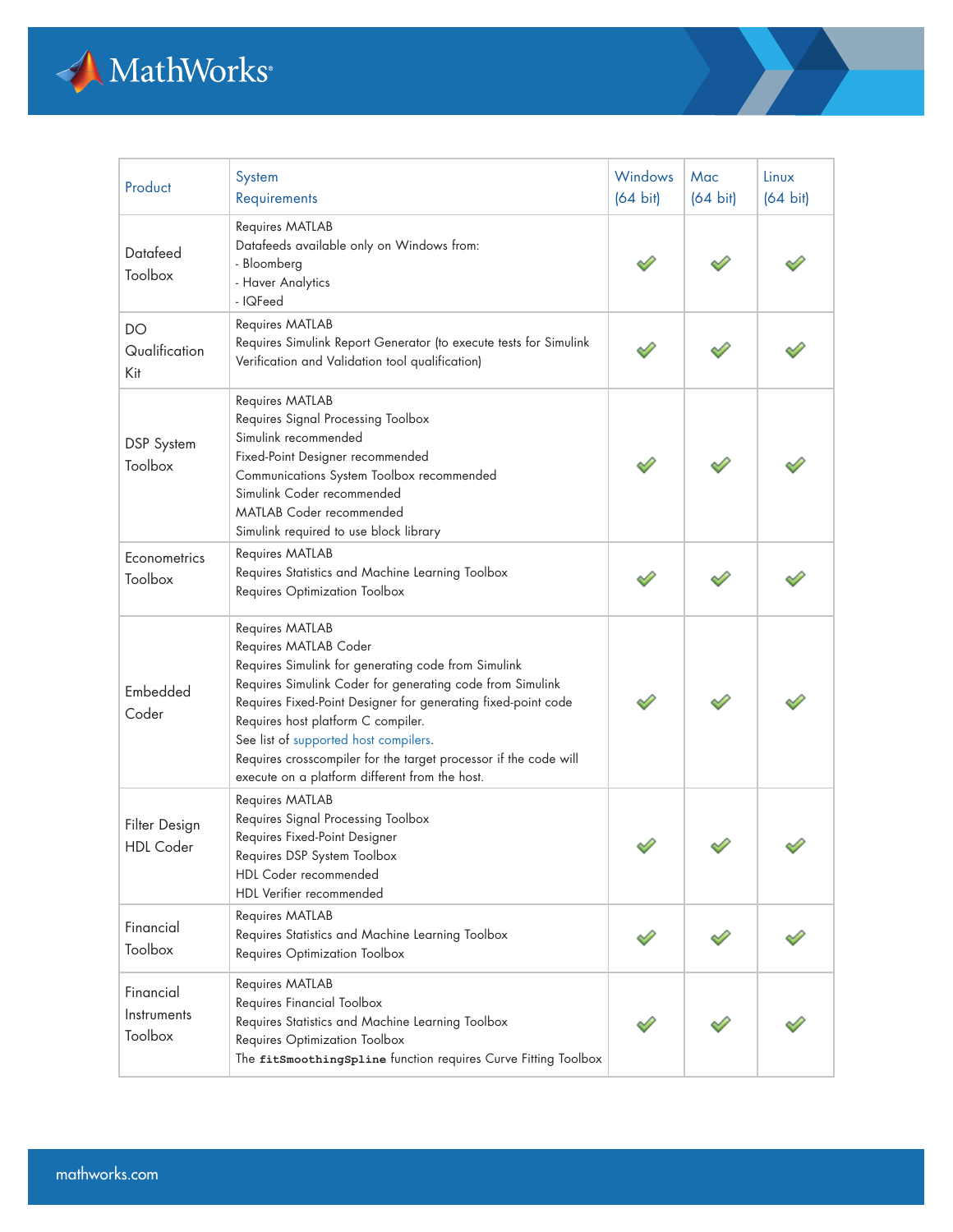

| Product                         | System<br>Requirements                                                                                                                                                                                                                                                                                                | <b>Windows</b><br>$(64 \text{ bit})$ | Mac<br>$(64 \text{ bit})$ | Linux<br>$(64 \text{ bit})$ |
|---------------------------------|-----------------------------------------------------------------------------------------------------------------------------------------------------------------------------------------------------------------------------------------------------------------------------------------------------------------------|--------------------------------------|---------------------------|-----------------------------|
| Fixed-Point<br>Designer         | Requires MATLAB<br>Requires Simulink for fixed-point design in Simulink                                                                                                                                                                                                                                               |                                      |                           |                             |
| Fuzzy Logic<br>Toolbox          | Requires MATLAB<br>Requires Simulink for using toolbox blocks                                                                                                                                                                                                                                                         |                                      |                           |                             |
| Global Optimization<br>Toolbox  | Requires MATLAB<br>Requires Optimization Toolbox                                                                                                                                                                                                                                                                      |                                      |                           |                             |
| <b>HDL</b> Coder                | Requires MATLAB<br>Requires Fixed-Point Designer<br>Requires MATLAB Coder<br>Simulink recommended<br>Signal Processing Toolbox recommended<br>Stateflow recommended<br>DSP System Toolbox recommended<br>Filter Design HDL Coder recommended<br>HDL Verifier recommended<br>Communications System Toolbox recommended |                                      |                           |                             |
| <b>HDL</b> Verifier             | Requires MATLAB<br>Simulink recommended<br>FixedPoint Designer required for cosimulation<br>and FPGA-in-the-loop<br>MATLAB Coder required for DPI component generation<br>Simulink Coder required for DPI component and TLM gener-<br>ation from Simulink                                                             |                                      |                           |                             |
| <b>IEC</b> Certification<br>Kit | Requires MATLAB<br>Requires Simulink Report Generator (to execute tests for<br>Simulink Verification and Validation tool qualification)                                                                                                                                                                               |                                      |                           |                             |
| Image Acquisition<br>Toolbox    | Requires MATLAB<br>Requires Image Processing Toolbox                                                                                                                                                                                                                                                                  |                                      |                           |                             |
| Image Processing<br>Toolbox     | <b>Requires MATLAB</b><br>Signal Processing Toolbox recommended                                                                                                                                                                                                                                                       |                                      |                           |                             |
| Instrument Control<br>Toolbox   | Requires MATLAB<br>For VISA and GPIB support, availability and installation of<br>thirdparty platformspecific GPIB and VISA libraries<br>are required                                                                                                                                                                 |                                      |                           |                             |
| LTE System<br>Toolbox           | Requires MATLAB<br>Requires Signal Processing Toolbox<br>Requires DSP System Toolbox<br>Requires Communications System Toolbox<br>Instrument Control Toolbox recommended<br>Parallel Computing Toolbox recommended                                                                                                    |                                      |                           |                             |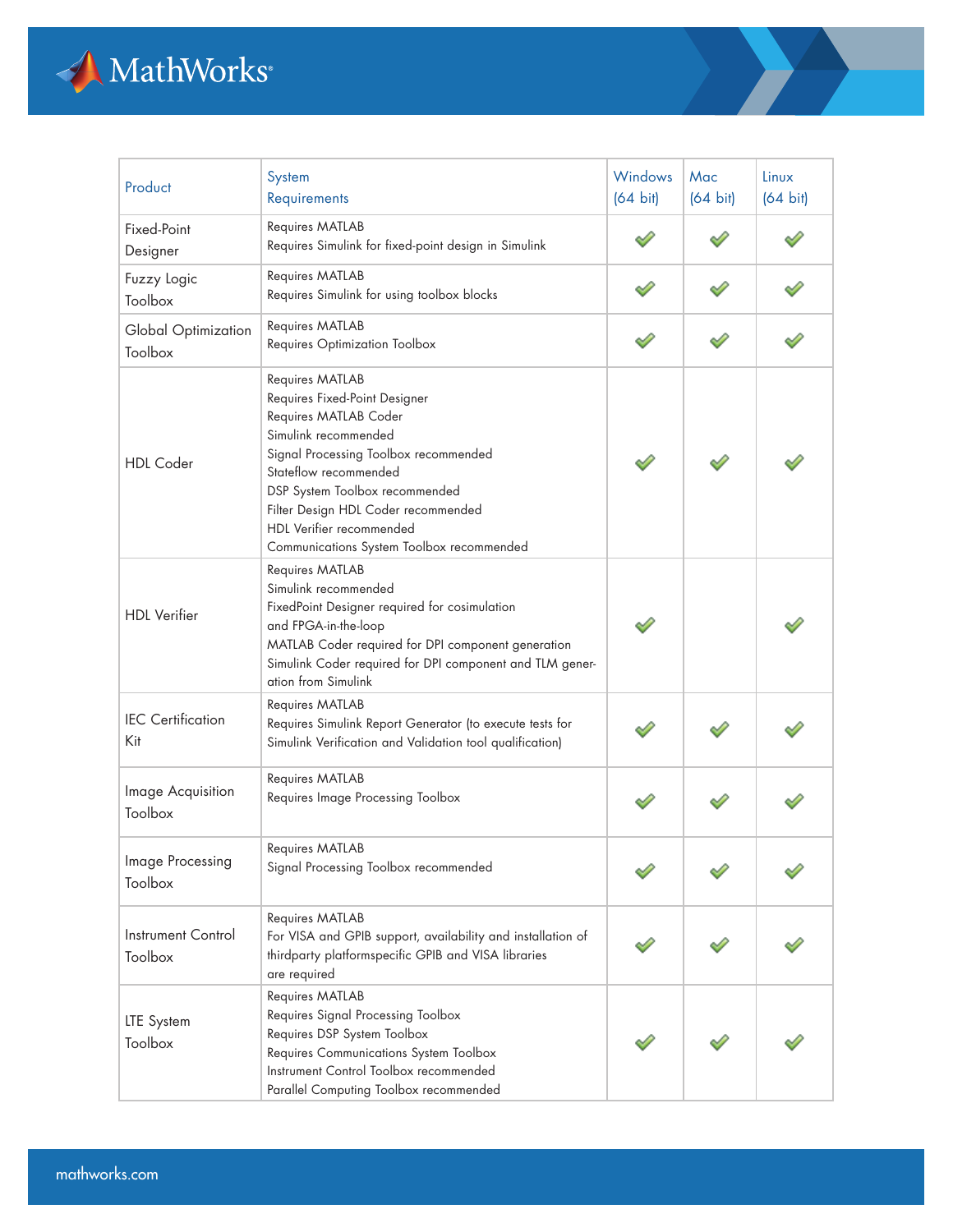

| Product                                             | System<br>Requirements                                                                                                                                                                                                                                                                                                                            | Windows<br>$(64 \text{ bit})$ | Mac<br>$(64 \text{ bit})$ | Linux<br>$(64 \text{ bit})$ |
|-----------------------------------------------------|---------------------------------------------------------------------------------------------------------------------------------------------------------------------------------------------------------------------------------------------------------------------------------------------------------------------------------------------------|-------------------------------|---------------------------|-----------------------------|
| Mapping<br>Toolbox                                  | Requires MATLAB                                                                                                                                                                                                                                                                                                                                   |                               |                           |                             |
| <b>MATLAB</b>                                       | Prerequisite for all other products                                                                                                                                                                                                                                                                                                               |                               |                           |                             |
| <b>MATLAB Coder</b>                                 | Requires MATLAB<br>Simulink Coder recommended<br>Embedded Coder recommended<br>Requires Fixed-Point Designer for generating fixed-point code<br>Requires host platform C compiler. See list of<br>supported host compilers.<br>Requires cross compiler for the target processor if the code will<br>execute on a platform different from the host |                               |                           |                             |
| <b>MATLAB</b><br>Compiler                           | Requires MATLAB                                                                                                                                                                                                                                                                                                                                   |                               |                           |                             |
| <b>MATLAB</b><br>Compiler SDK                       | Requires MATLAB<br>Requires MATLAB Compiler<br>Creating libraries and components that will be integrated with<br>other programming languages requires a compiler for those lan-<br>guages. See list of supported compilers.                                                                                                                       |                               |                           |                             |
| <b>MATLAB</b><br>Distributed<br>Computing<br>Server | Requires Parallel Computing Toolbox on user desktop MATLAB<br>Distributed Computing Server is installed on cluster<br>computers.<br>See additional system requirements                                                                                                                                                                            |                               |                           |                             |
| <b>MATLAB</b><br>Production<br>Server               | Does not require MATLAB or Simulink<br>See additional system requirements.                                                                                                                                                                                                                                                                        |                               |                           |                             |
| <b>MATLAB Report</b><br>Generator                   | Requires MATLAB                                                                                                                                                                                                                                                                                                                                   |                               |                           |                             |
| Model<br>Predictive<br>Control Toolbox              | Requires MATLAB<br>Requires Control System Toolbox<br>Requires Simulink for using toolbox blocks<br>Simulink Coder recommended                                                                                                                                                                                                                    |                               |                           |                             |
| Model-Based<br>Calibration<br>Toolbox               | Requires MATLAB<br>Requires Simulink<br>Requires Optimization Toolbox<br>Requires Statistics and Machine Learning Toolbox<br>Requires Symbolic Math Toolbox<br>Neural Network Toolbox recommended<br>Parallel Computing Toolbox recommended<br>Global Optimization Toolbox recommended                                                            |                               |                           |                             |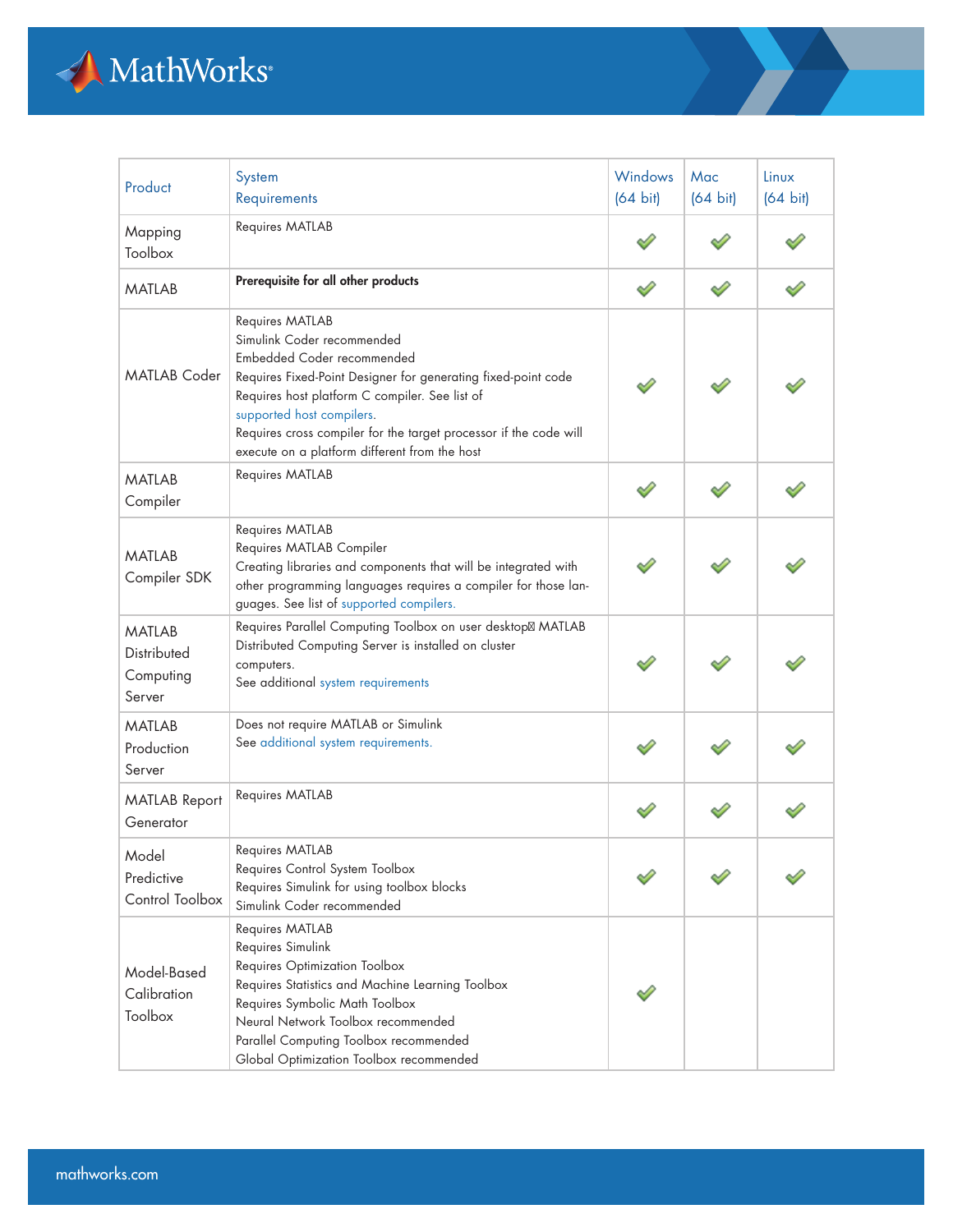

| Product                                        | System<br>Requirements                                                                                                                                                                                                                                                                                                                                                                                                                                                                                                                                                                                                                                                                                                                                                                                                                                                                   | Windows<br>$(64 \text{ bit})$ | Mac<br>$(64 \text{ bit})$ | Linux<br>$(64 \text{ bit})$ |
|------------------------------------------------|------------------------------------------------------------------------------------------------------------------------------------------------------------------------------------------------------------------------------------------------------------------------------------------------------------------------------------------------------------------------------------------------------------------------------------------------------------------------------------------------------------------------------------------------------------------------------------------------------------------------------------------------------------------------------------------------------------------------------------------------------------------------------------------------------------------------------------------------------------------------------------------|-------------------------------|---------------------------|-----------------------------|
| Neural<br>Network<br>Toolbox                   | Requires MATLAB<br>Simulink recommended<br>Parallel Computing Toolbox recommended                                                                                                                                                                                                                                                                                                                                                                                                                                                                                                                                                                                                                                                                                                                                                                                                        |                               |                           |                             |
| OPC Toolbox                                    | Requires MATLAB                                                                                                                                                                                                                                                                                                                                                                                                                                                                                                                                                                                                                                                                                                                                                                                                                                                                          |                               |                           |                             |
| Optimization<br>Toolbox                        | Requires MATLAB                                                                                                                                                                                                                                                                                                                                                                                                                                                                                                                                                                                                                                                                                                                                                                                                                                                                          |                               |                           |                             |
| Parallel<br>Computing<br>Toolbox               | Requires MATLAB<br>MATLAB Distributed Computing Server is required for running<br>computations on remote machines.<br>Requirements for Parallel computing on the desktop (using local<br>workers available with Parallel Computing Toolbox):<br>- Maximum of 1 MATLAB worker per CPU core is recommended.<br>- Minimum of 1 GB RAM per MATLAB worker is recommended<br>while running workers locally on the desktop. A worker<br>- consumes memory equivalent to a MATLAB session running with-<br>out the MATLAB desktop.<br>- Minimum of 5 GB of disk space is recommended to accommo-<br>date temporary data directories.<br>Requirements for GPU computing:<br>- CUDA enabled NVIDIA GPU with compute capability 2.0 or<br>higher. For releases 14a and earlier, compute capability 1.3<br>- is sufficient. Is my GPU supported?<br>- Latest graphics driver (Get the latest driver) |                               |                           |                             |
| Partial<br>Differential<br>Equation<br>Toolbox | Requires MATLAB                                                                                                                                                                                                                                                                                                                                                                                                                                                                                                                                                                                                                                                                                                                                                                                                                                                                          |                               |                           |                             |
| Phased Array<br>System Toolbox                 | Requires MATLAB<br>Requires DSP System Toolbox<br>Requires Signal Processing Toolbox<br>Simulink recommended                                                                                                                                                                                                                                                                                                                                                                                                                                                                                                                                                                                                                                                                                                                                                                             |                               |                           |                             |
| Polyspace Bug<br>Finder                        | Requires MATLAB<br>Polyspace Code Prover recommended                                                                                                                                                                                                                                                                                                                                                                                                                                                                                                                                                                                                                                                                                                                                                                                                                                     |                               |                           |                             |
| Polyspace<br>Client for Ada                    | Polyspace Server for Ada required<br>Does not require MATLAB or Simulink                                                                                                                                                                                                                                                                                                                                                                                                                                                                                                                                                                                                                                                                                                                                                                                                                 |                               |                           |                             |
| Polyspace<br>Code Prover                       | Requires MATLAB<br>Requires Polyspace Bug Finder                                                                                                                                                                                                                                                                                                                                                                                                                                                                                                                                                                                                                                                                                                                                                                                                                                         |                               |                           |                             |
| Polyspace<br>Server for Ada                    | Polyspace Client for Ada recommended<br>Does not require MATLAB or Simulink                                                                                                                                                                                                                                                                                                                                                                                                                                                                                                                                                                                                                                                                                                                                                                                                              |                               |                           |                             |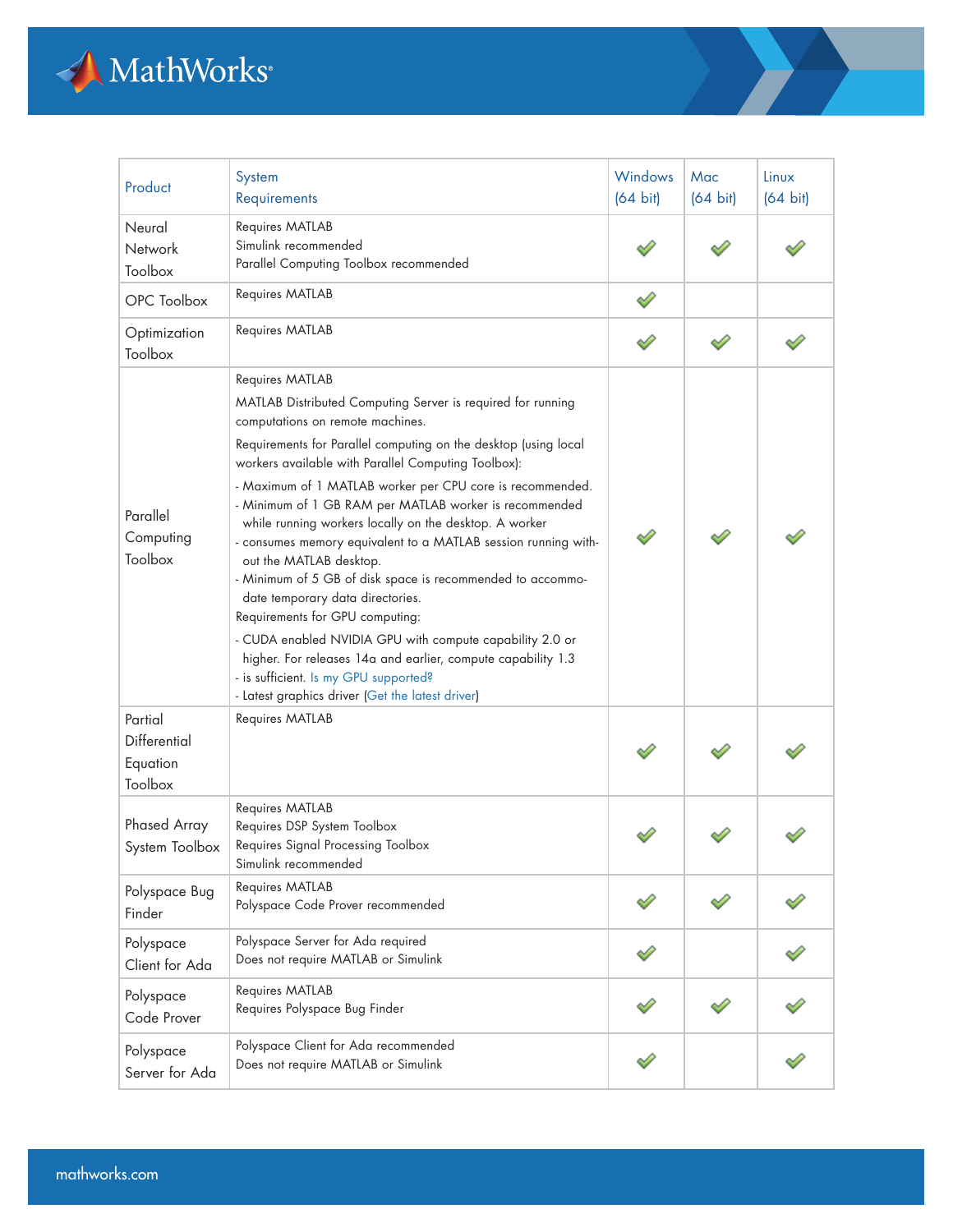

| Product                         | System<br>Requirements                                                                                                                                                                                           | <b>Windows</b><br>$(64 \text{ bit})$ | Mac<br>$(64 \text{ bit})$ | Linux<br>$(64 \text{ bit})$ |
|---------------------------------|------------------------------------------------------------------------------------------------------------------------------------------------------------------------------------------------------------------|--------------------------------------|---------------------------|-----------------------------|
| Powertrain<br><b>Blockset</b>   | Requires MATLAB<br>Requires Simulink<br>Stateflow recommended<br>Simscape recommended<br>Model-Based Calibration Toolbox recommended                                                                             |                                      |                           |                             |
| <b>RF</b> Blockset              | Requires MATLAB<br>Requires Simulink<br>Requires RF Toolbox<br>Communications System Toolbox recommended<br>DSP System Toolbox recommended<br>Signal Processing Toolbox recommended                              |                                      |                           |                             |
| RF Toolbox                      | Requires MATLAB<br>Communications System Toolbox recommended                                                                                                                                                     |                                      |                           |                             |
| Risk<br>Management<br>Toolbox   | Requires MATLAB<br>Requires Financial Toolbox<br>Requires Statistics and Machine Learning Toolbox<br>Requires Optimization Toolbox                                                                               |                                      |                           |                             |
| Robotics System<br>Toolbox      | Requires MATLAB<br>Image Processing Toolbox recommended<br>Embedded Coder recommended<br>Computer Vision System Toolbox recommended<br>SimMechanics recommended<br>Stateflow recommended<br>Simulink recommended |                                      |                           |                             |
| Robust Control<br>Toolbox       | Requires MATLAB<br>Requires Control System Toolbox<br>Requires Simulink for using toolbox blocks<br>Simulink Control Design recommended                                                                          |                                      |                           |                             |
| Signal<br>Processing<br>Toolbox | Requires MATLAB<br>DSP System Toolbox recommended                                                                                                                                                                |                                      |                           |                             |
| SimBiology                      | Requires MATLAB<br>Global Optimization Toolbox recommended<br>Optimization Toolbox recommended<br>Parallel Computing Toolbox recommended<br>Statistics and Machine Learning Toolbox recommended                  |                                      |                           |                             |
| <b>SimEvents</b>                | Requires MATLAB<br>Requires Simulink<br>Stateflow recommended<br>Statistics and Machine Learning Toolbox recommended                                                                                             |                                      |                           |                             |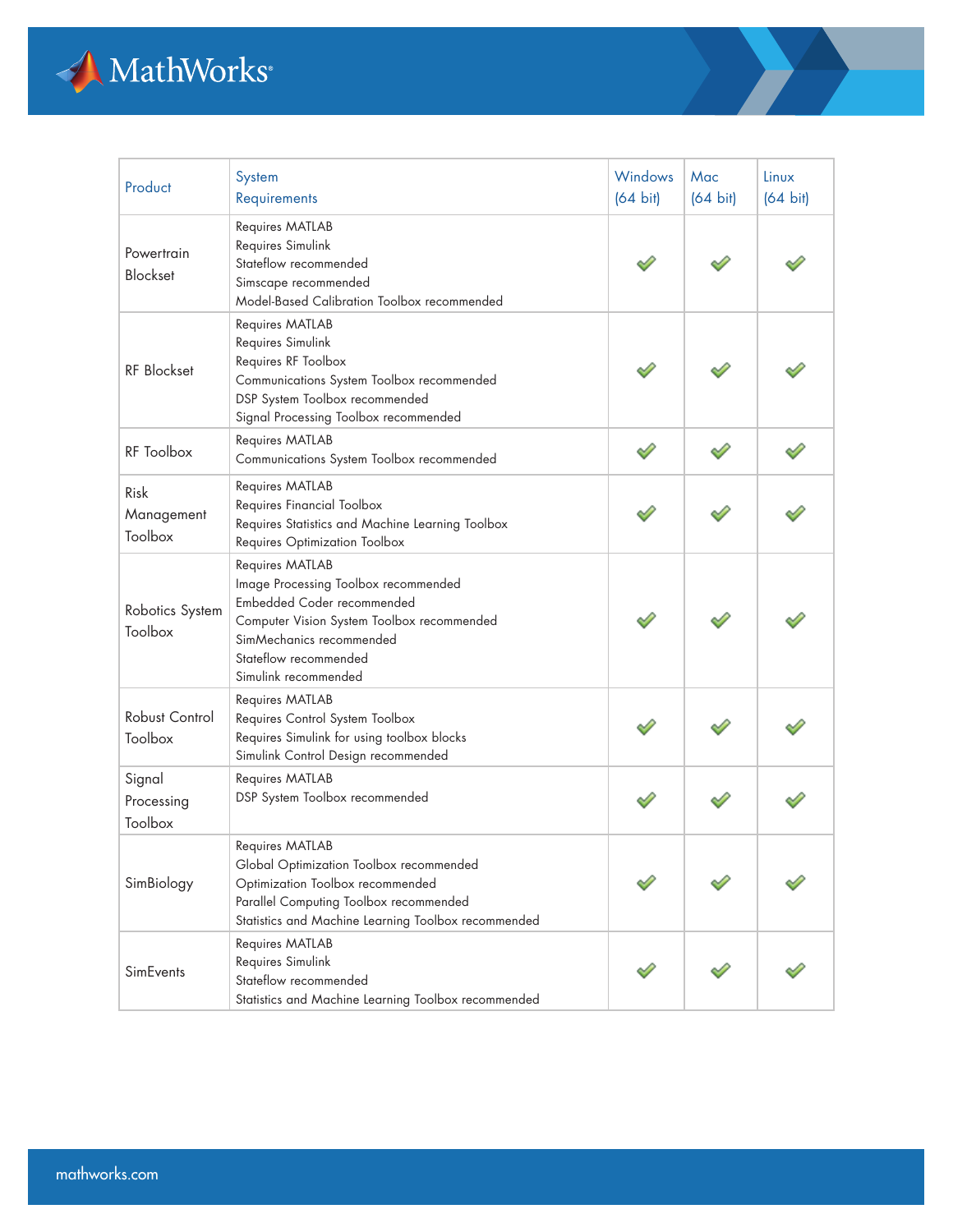

| Product                    | System<br>Requirements                                                                                                                                                                                                                                                                                                                                            | <b>Windows</b><br>$(64 \text{ bit})$ | Mac<br>$(64 \text{ bit})$ | Linux<br>$(64 \text{ bit})$ |
|----------------------------|-------------------------------------------------------------------------------------------------------------------------------------------------------------------------------------------------------------------------------------------------------------------------------------------------------------------------------------------------------------------|--------------------------------------|---------------------------|-----------------------------|
| Simscape                   | Requires MATLAB<br>Requires Simulink                                                                                                                                                                                                                                                                                                                              |                                      |                           |                             |
| Simscape<br>Driveline      | Requires MATLAB<br>Requires Simulink<br>Requires Simscape                                                                                                                                                                                                                                                                                                         |                                      |                           |                             |
| Simscape<br>Electronics    | Requires MATLAB<br>Requires Simulink<br>Requires Simscape<br>Simulink Control Design recommended<br>Optimization Toolbox recommended<br>SimMechanics recommended<br>SimHydraulics recommended<br>Control System Toolbox recommended<br>Simulink Design Optimization recommended                                                                                   |                                      |                           |                             |
| Simscape Fluids            | Requires MATLAB<br>Requires Simulink<br>Requires Simscape                                                                                                                                                                                                                                                                                                         |                                      |                           |                             |
| Simscape<br>Multibody      | Requires MATLAB<br>Requires Simulink<br>Requires Simscape                                                                                                                                                                                                                                                                                                         |                                      |                           |                             |
| Simscape Power<br>Systems  | Requires MATLAB<br>Requires Simulink<br>Requires Simscape                                                                                                                                                                                                                                                                                                         |                                      |                           |                             |
| Simulink                   | Requires MATLAB.<br>Requires Fixed-Point Designer for simulating fixed-point data types<br>Some features require the use of a C compiler. See the list of<br>supported compilers.                                                                                                                                                                                 |                                      |                           |                             |
| Simulink 3D<br>Animation   | Requires MATLAB<br>Simulink recommended<br>Simulink is required if using the blockset portion of the product                                                                                                                                                                                                                                                      |                                      |                           |                             |
| Simulink Code<br>Inspector | Requires MATLAB<br>Requires Simulink<br>Requires host platform C compiler supported by MATLAB (for<br>loadlibrary usage). See list of supported host compilers.                                                                                                                                                                                                   |                                      |                           |                             |
| Simulink Coder             | Requires MATLAB<br>Requires Simulink<br>Requires MATLAB Coder<br>Embedded Coder recommended<br>Requires Fixed-Point Designer for generating fixedpoint code<br>Requires host platform C compiler. See list of<br>supported host compilers.<br>Requires cross compiler for the target processor if the code will<br>execute on a platform different from the host. |                                      |                           |                             |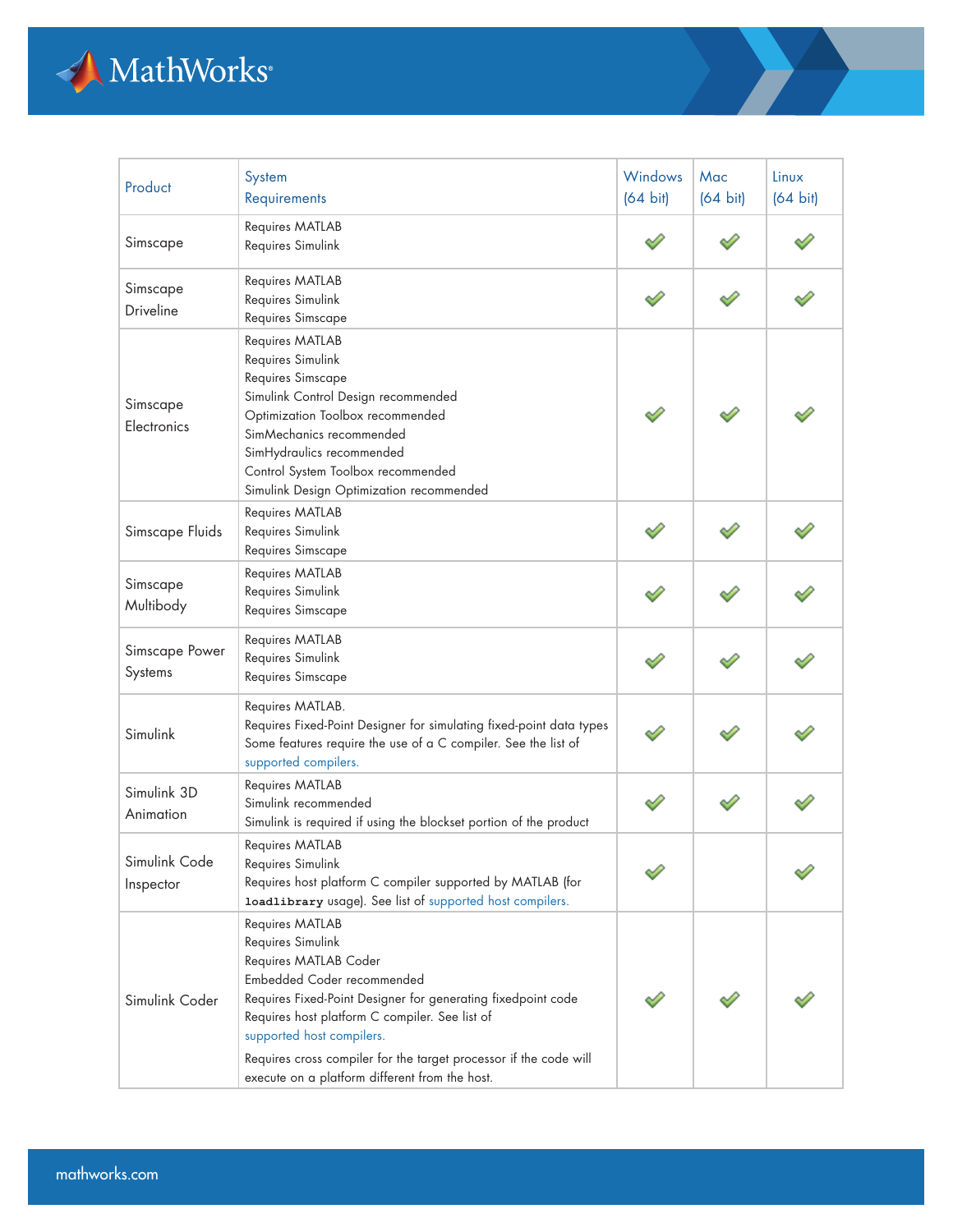

| Product                                    | System<br>Requirements                                                                                                                                                                                                                                                                         | Windows<br>$(64 \text{ bit})$ | Mac<br>$(64 \text{ bit})$ | Linux<br>$(64 \text{ bit})$ |
|--------------------------------------------|------------------------------------------------------------------------------------------------------------------------------------------------------------------------------------------------------------------------------------------------------------------------------------------------|-------------------------------|---------------------------|-----------------------------|
| Simulink Control<br>Design                 | Requires MATLAB<br>Requires Simulink<br>Requires Control System Toolbox<br>Simulink Design Optimization recommended                                                                                                                                                                            |                               |                           |                             |
| Simulink Design<br>Optimization            | Requires MATLAB<br>Requires Simulink<br>Requires Optimization Toolbox<br>Global Optimization Toolbox recommended<br>Parallel Computing Toolbox recommended<br>Simulink Control Design recommended<br>Control System Toolbox recommended<br>Statistics and Machine Learning Toolbox recommended |                               |                           |                             |
| Simulink Desktop<br><b>Real-Time</b>       | Requires MATLAB<br>Requires Simulink<br>Simulink Coder recommended<br><b>MATLAB Coder recommended</b>                                                                                                                                                                                          |                               |                           |                             |
| Simulink Design<br>Verifier                | Requires MATLAB<br>Requires Simulink<br>Requires Simulink Verification and Validation<br>Requires Stateflow (If you want to use Simulink Design Verifier with<br>Stateflow diagrams)                                                                                                           |                               |                           |                             |
| Simulink PLC<br>Coder                      | Requires MATLAB<br>Requires Simulink                                                                                                                                                                                                                                                           | ♦                             |                           |                             |
| Simulink<br>Real-Time                      | Requires MATLAB<br>Requires Simulink<br>Requires Simulink Coder<br>Requires MATLAB Coder<br>Stateflow recommended<br>Available on 32 bit Windows and 64 bit Windows only<br>Requires a compiler (See supported compiler versions.)                                                             |                               |                           |                             |
| Simulink Report<br>Generator               | Requires MATLAB<br>Requires Simulink<br>Requires MATLAB Report Generator                                                                                                                                                                                                                       |                               |                           |                             |
| Simulink Test                              | Requires MATLAB<br>Requires Simulink<br>Simulink Design Verifier recommended<br>Simulink Report Generator recommended<br>Embedded Coder recommended<br>Simulink Verification and Validation recommended                                                                                        |                               |                           |                             |
| Simulink<br>Verification and<br>Validation | Requires MATLAB<br>Requires Simulink                                                                                                                                                                                                                                                           |                               |                           |                             |